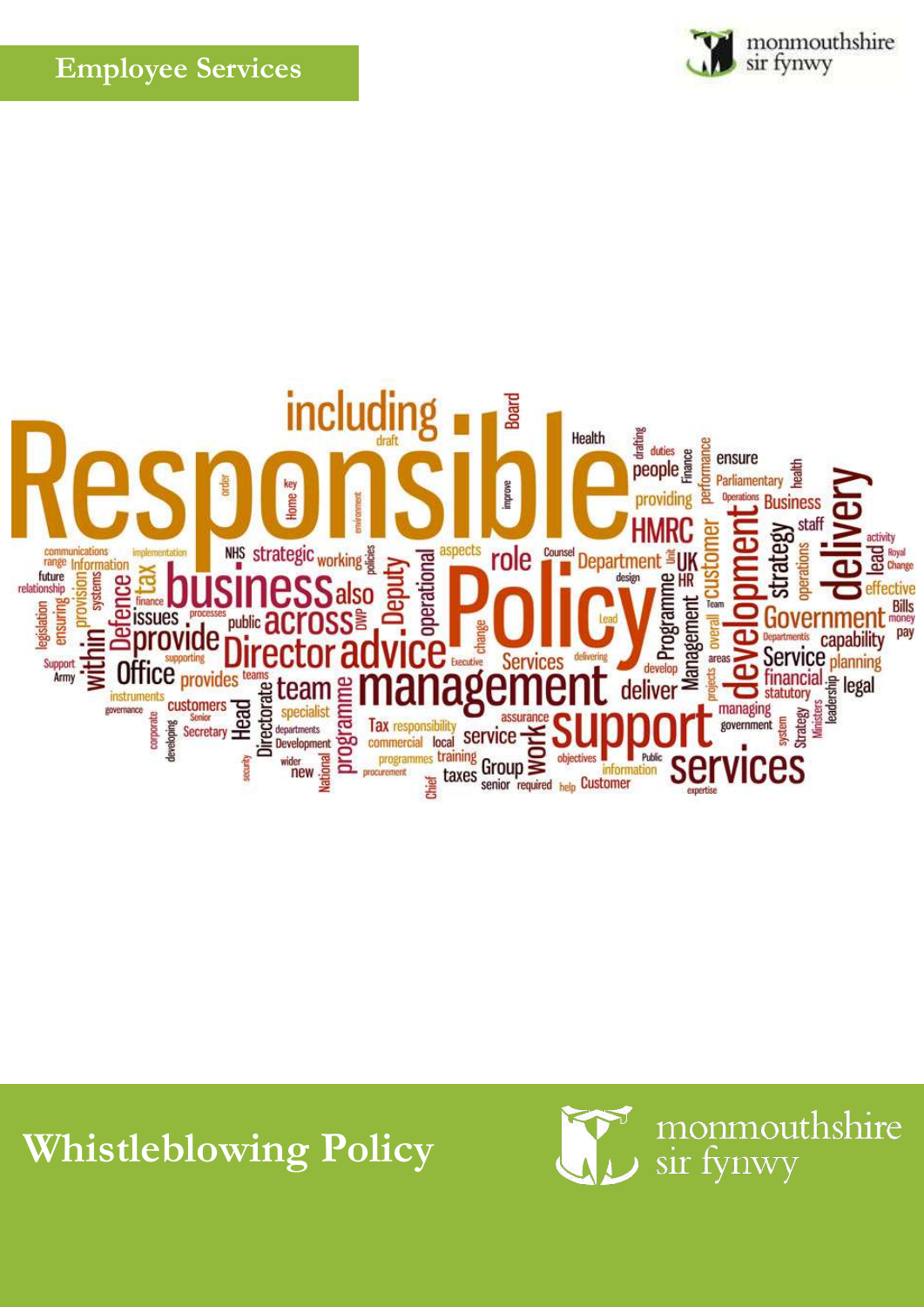

# Contents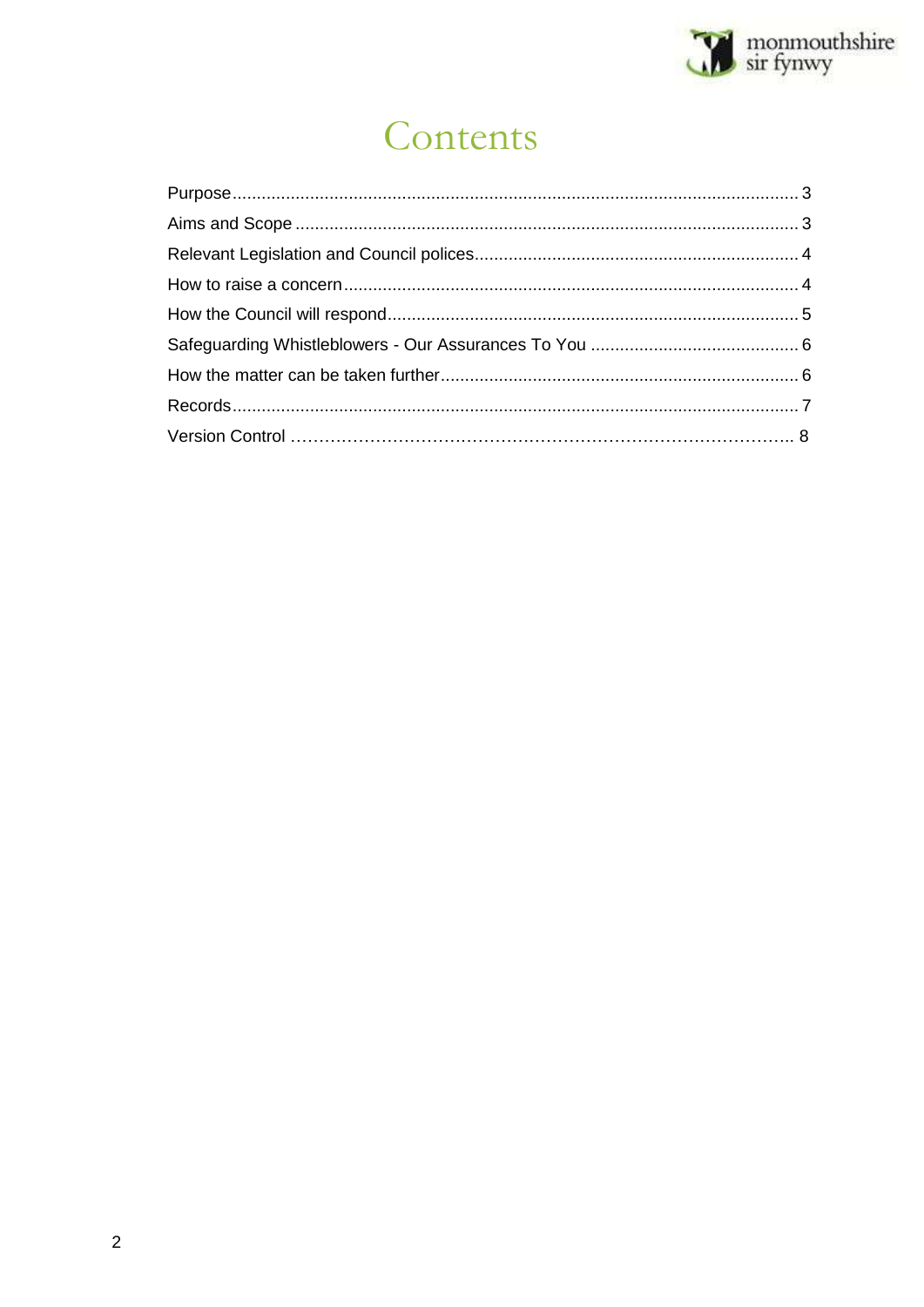

### <span id="page-2-0"></span>**Purpose**

The Council and the citizens of Monmouthshire expect the highest standards of conduct from all employees, therefore we encourage employees and others with serious concerns about any aspect of the Council's work to come forward and voice them in a safe environment.

The Council recognises that employees are in an ideal position to be aware when malpractice, negligence or wrongdoing occurs. However, they may not express their concerns due to fear of harassment or victimisation.

This policy enables employees to raise concerns at an early stage and in the correct way.

Any serious concerns employees have about the conduct of members or officers of the Council, or agents or contractors of the Council, or about service provision, should be reported under this policy. This policy doesn't cover grievances relating to an employee's employment contract and formal complaints about the Council. Separate policies exist for those, and this Whistleblowing Policy is intended to cover concerns that fall outside the scope of those other procedures.

## <span id="page-2-1"></span>**Aims and Scope**

This policy aims to:

- Inform employees of how to raise concerns which they reasonably believe are in the public interest
- Provide a procedure for employees to raise concerns
- Ensure confidentiality is maintained
- Ensure that employees who raise a concern are protected from recrimination and fear of harassment or victimisation.

This policy applies to employees, volunteers, workers and agency workers, contractors or partners working for or on behalf of the Council.

It is appreciated that it's sometimes difficult to report malpractice or wrongdoing, but failing to report it is serious and can in itself result in disciplinary action against you.

If an allegation is made which it is believed to be in the public interest but is not confirmed by an investigation, no action will be taken against the person who raised the initial concern. However, if the allegation is malicious, vexatious or for personal gain disciplinary action may be taken against the person making those claims.

Sometimes the investigation process may have to reveal the source of the information and a statement by you may be required as part of the evidence. The Council will do its best to protect your identity when you raise a concern and do not want your name to be disclosed, but this can't be guaranteed if it means we can't take action against the wrongdoer.

Areas covered by this policy include:

- a criminal offence
- the breach of a legal obligation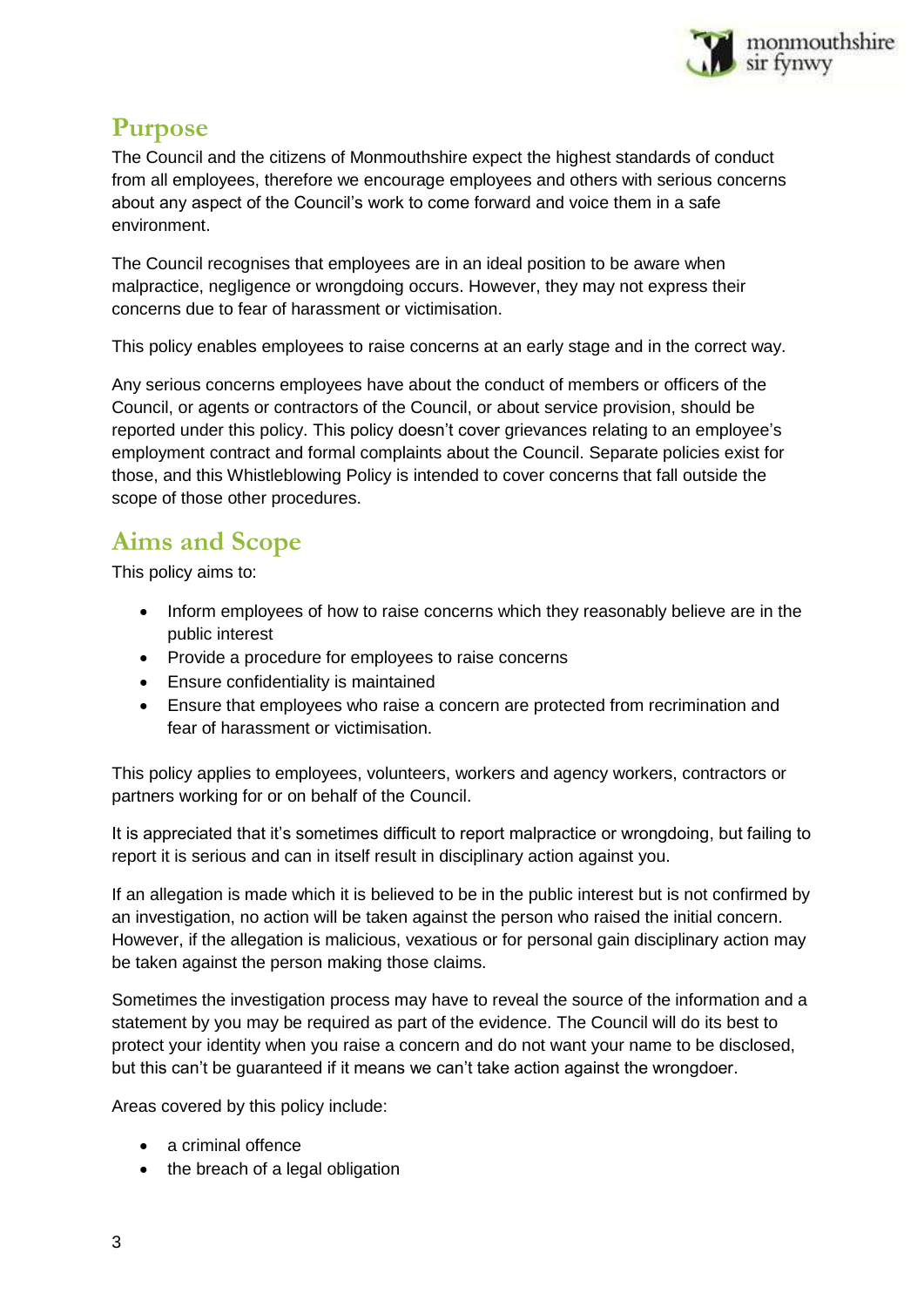

- a miscarriage of justice
- health or safety risks
- damage to the environment
- deliberate covering up of information tending to show any of the above five matters
- A breach of any statutory code of practice including the Council's Standing Orders
- Unethical conduct
- Abuse of power for any unauthorised purpose or for personal gain
- Unfair discrimination in the provision of services
- Fraud, corruption and bribery
- Racial harassment, sexual or physical abuse of clients
- Vulnerable adult or child safeguarding concerns
- Showing undue favour over a contractual matter or to a job applicant

## <span id="page-3-0"></span>**Relevant Legislation and Council polices**

The Council recognises its responsibilities under the following legislation;

- The Public Interest Disclosure Act 1998
- The Enterprise and Regulatory Reform Act 2013
- Employment Rights Act 1999
- The Equality Act 2010
- The Bribery Act 2010
- The Trade Union and Labour Relations (Consolidation )Act 1992

This Policy should be read in conjunction with the Councils;

- Code of Conduct
- Disciplinary Policy
- Equality Policy
- **•** Grievance Policy

If an employee is the subject of disciplinary or redundancy procedures they won't be halted as a result of the whistleblowing.

In order to be protected the disclosure must be made in the public interest and not for personal gain. You must reasonably believe that the information, and any allegation contained in it, is substantially true.

#### <span id="page-3-1"></span>**How to raise a concern**

Employees should normally raise any concern they may have with their immediate line manager. However, if employees feel unable to raise a concern through this route for whatever reason, they should write to the Chief Executive, County Hall, Rhadyr, Usk, Monmouthshire, NP15 1GA and mark it confidential.

This depends on the seriousness and sensitivity of the issues involved and who is thought to be involved in the malpractice.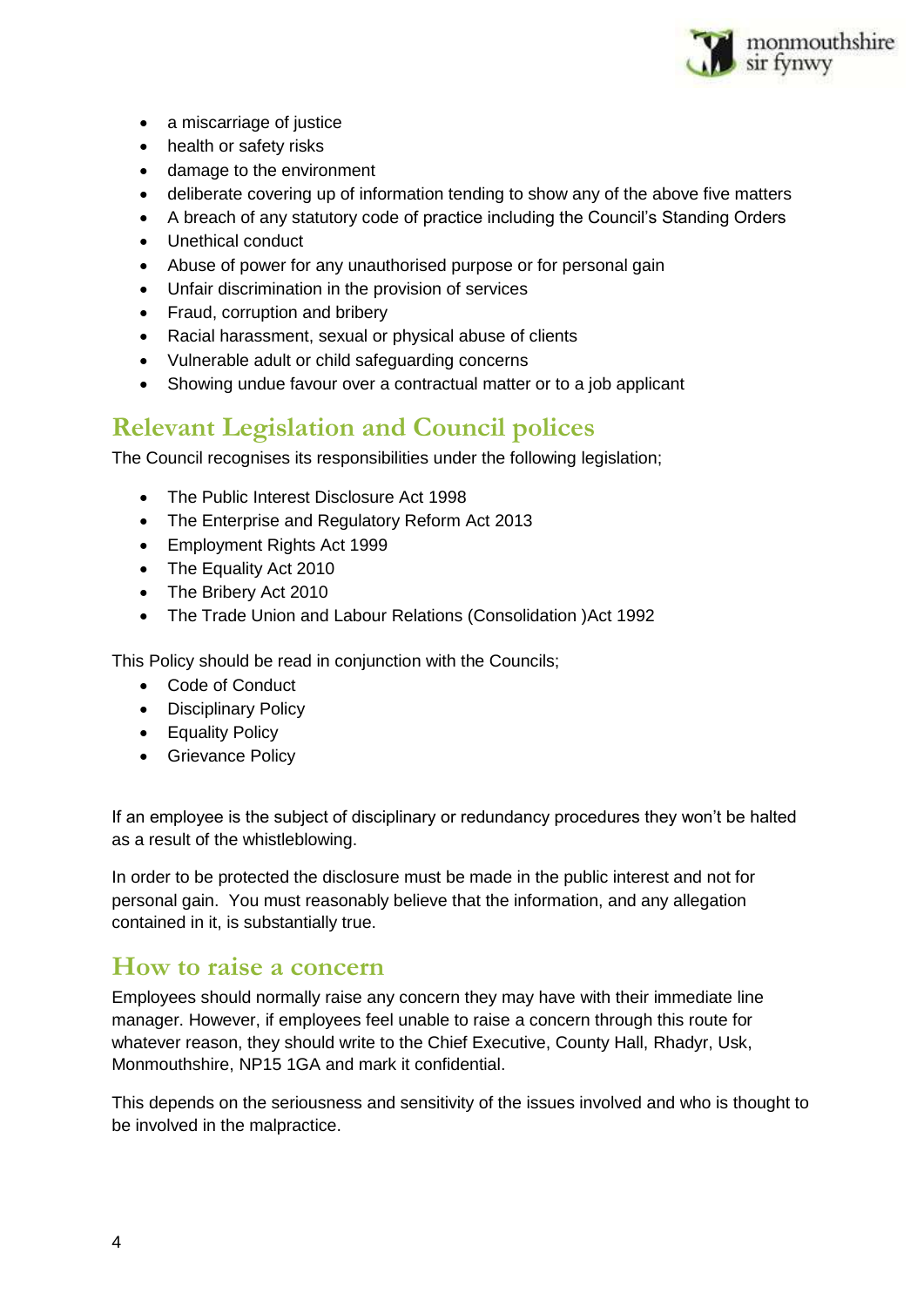

If you feel that your line manager is involved, the concern should be raised with the relevant Chief Officer or the Chief Executive. If the concern is about the Chief Executive it should be raised with the Leader of the Council, if the concern relates to an Elected Member, it should be raised with the Chief Executive.

Concerns are better raised in writing. Employees who wish to raise a concern in writing should:

- Set out the background and history of the concern, giving names, dates and places, where possible
- Give the reason why they are particularly concerned about the situation. If you do not feel able to put your concern in writing, you can telephone or meet the appropriate officer.

The earlier a concern is raised the easier it is to take effective action. We appreciate that it can be difficult to know what to do when the concern feels serious because it relates to service user welfare, malpractice, health and safety or a possible fraud that might affect others or the organisation itself. You may be worried about raising such a concern and may think it best to keep it to yourself, perhaps feeling it's none of your business or that it's only a suspicion. You may feel that raising the matter would be disloyal to colleagues, managers or to the organisation. You may decide to say something but find that you have spoken to the wrong person or raised the issue in the wrong way and are not sure what to do next. If you are at all worried please speak to someone rather than leave it. You may of course invite your Trade Union to assist you to raise the matter or speak to a member of the Employee Services Team.

The person with whom you raise the concern becomes the Designated Officer responsible for investigating the matter and for keeping you informed on the outcome.

#### **If in doubt – please raise it!**

#### <span id="page-4-0"></span>**How the Council will respond**

The action taken by the Council will depend on the nature of the concern. The matters raised may:

- be investigated internally
- **•** be referred to the Police
- be referred to the external Auditor
- form the subject of an independent inquiry

In order to protect individuals and the Council, initial enquiries will be made to decide whether an investigation is appropriate and, if so, what form it should take. Some concerns may be resolved without the need for investigation.

Within 10 working days of a concern being received, the Designated Officer will write:

- acknowledging that the concern has been received
- indicating how it proposes to deal with the matter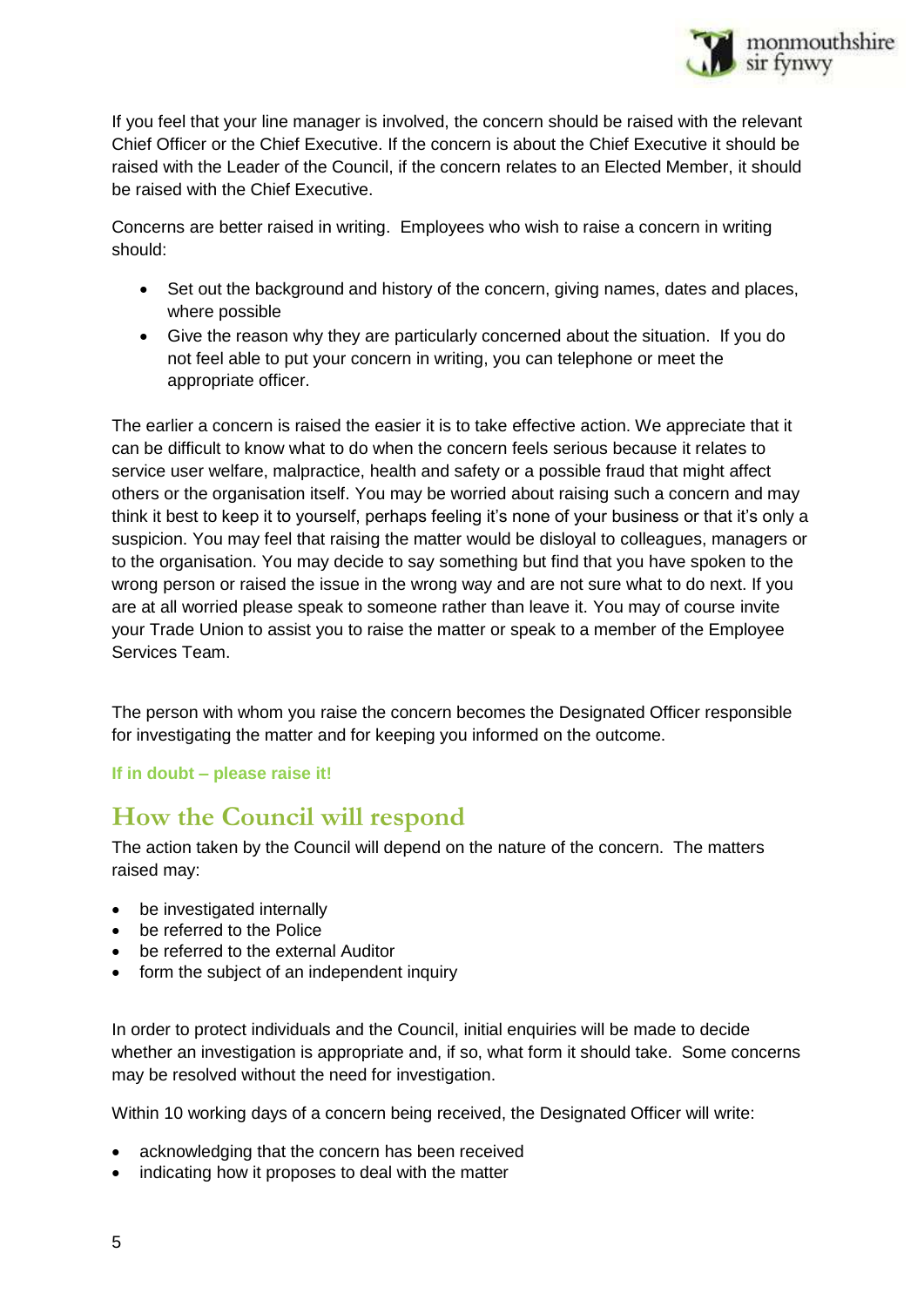

- giving an estimate of how long it will take to provide a final response
- indicating whether any initial enquiries have been made, and
- indicating whether further investigations will take place, and if not, why not
- indicating support mechanisms available

The amount of contact between the officers considering the issues and you will depend on the nature of the matters raised. If necessary, further information may be requested from the employee.

The Employee Services team can offer further advice and support.

#### <span id="page-5-0"></span>**Safeguarding Whistleblowers - Our Assurances to You**

#### **Your safety**

The Chief Executive is committed to this policy. If you raise a genuine concern under this policy, you will not be at risk of losing your job or suffer any form of retribution, victimisation or detriment as a result. It won't matter if you are mistaken provided you genuinely believe that you are acting in the public interest. Of course we cannot extend this assurance to someone who maliciously raises a matter they know is untrue.

#### **Your confidence**

With these assurances, we hope you will raise your concern openly. However, we recognise that there may be circumstances when you would prefer to speak to someone in confidence first. If this is the case, please say so at the outset. If you ask us not to disclose your identity, we will not do so without your consent unless required by law. You should understand that there may be times when we are unable to resolve a concern without revealing your identity, for example, where your personal evidence is essential. In such cases, we will discuss with you whether and how the matter can best proceed.

Please remember that if you do not tell us who you are it will be much more difficult for us to look into the matter. We will not be able to protect your position or to give you feedback. Accordingly, you should not assume we can provide the assurances we offer in the same way if you report a concern anonymously.

The Council accepts that employees need to be assured that the matter has been properly addressed. Subject to legal constraints, the employee who raised the concern will receive information about the outcomes of any investigations.

#### <span id="page-5-1"></span>**How the matter can be taken further**

This policy is intended to provide employees with a logical route to raise concerns they may have within the Council. However, if employees do not wish to raise concerns internally or if the concern has not been dealt with satisfactorily, the following are possible contact points: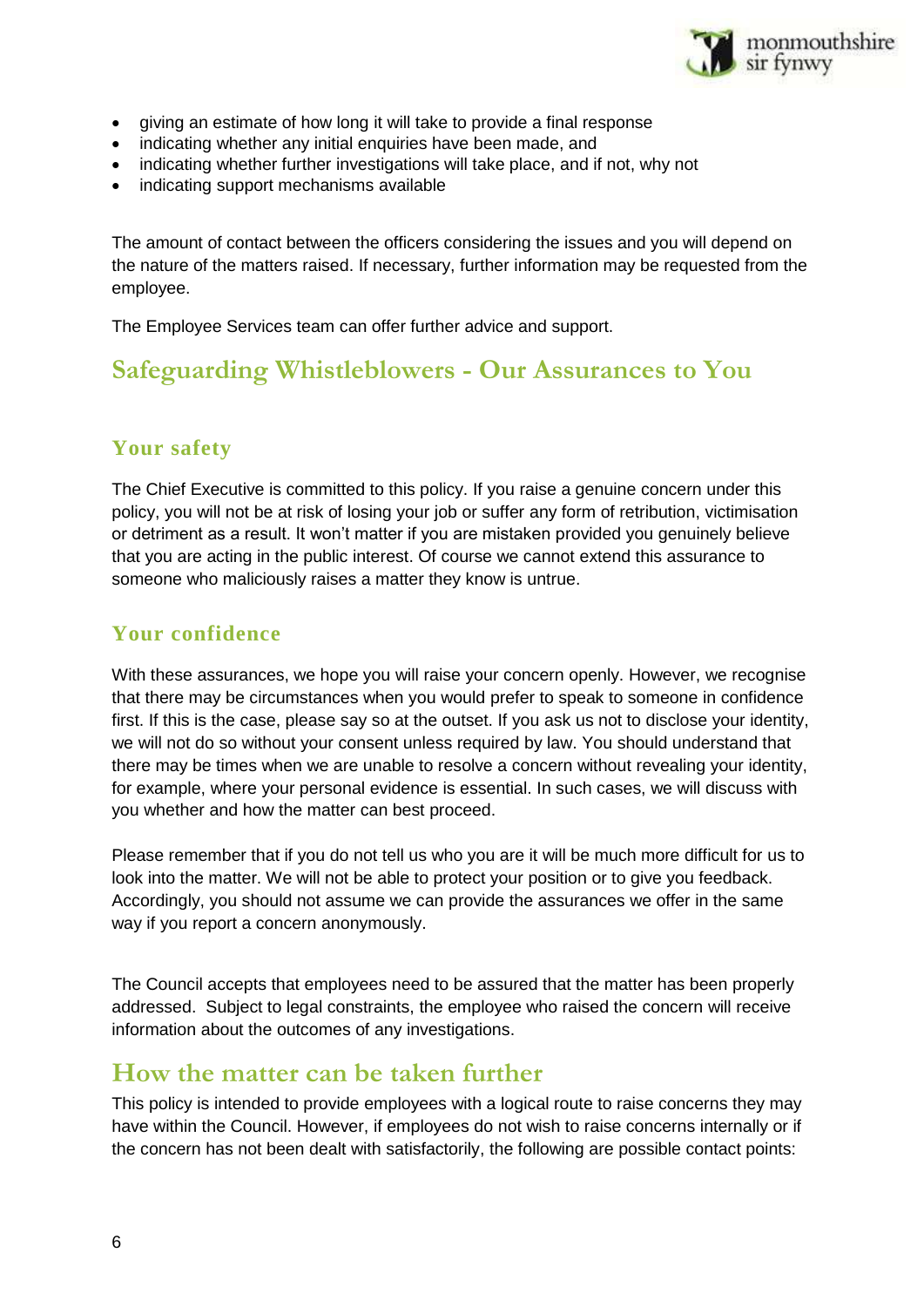

- Your local councillor (if you live in the area of the Council)
- Welsh Audit Office the council's external auditors
- An organisation which is [prescribed](https://www.gov.uk/government/uploads/system/uploads/attachment_data/file/183340/11-641-blowing-the-whistle-to-a-prescribed-person.pdf) with the Public Interest Disclosure Act
- Solicitors
- The Police
- Trade Unions
- Professional Bodies
- [Public Concern at work](http://www.pcaw.org.uk/) an independent authority which seeks to ensure that concerns about malpractice are raised and addressed in the workplace.

If employees take matters outside the council, it will be necessary to ensure that no confidential or legally privileged information is disclosed.

However, if the allegation is malicious or vexatious or for personal gain disciplinary action may be taken.

#### <span id="page-6-0"></span>**Records**

The Chief Executive has overall responsibility for the maintenance and operation of this policy and will maintain a record of concerns raised and the outcomes (but in a form which does not compromise confidentiality) and will report as necessary to the council.